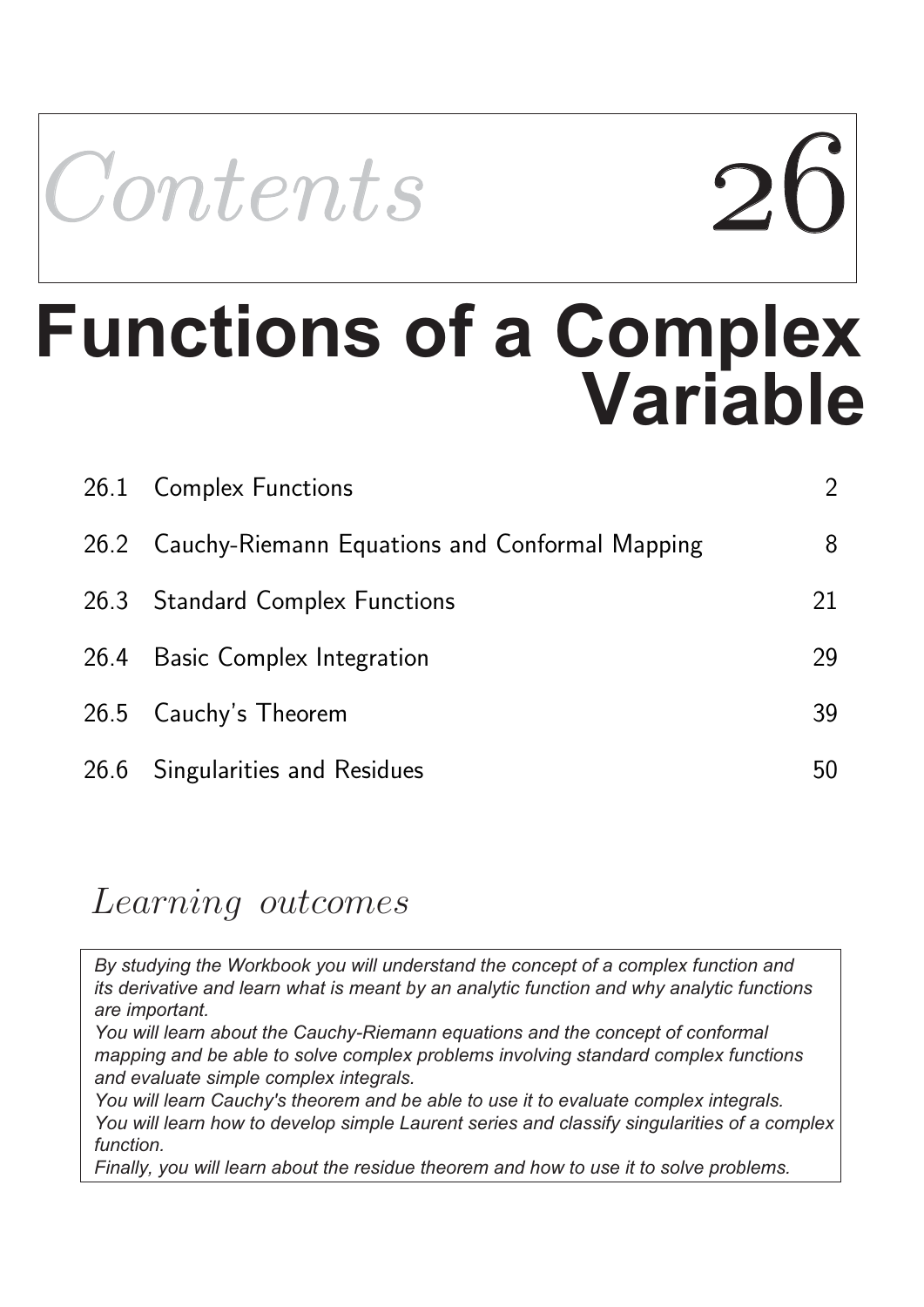## **Complex Functions**



**Introduction**

#### In this introduction to functions of a complex variable we shall show how the operations of taking a limit and of finding a derivative, which we are familiar with for functions of a real variable, extend in a natural way to the complex plane. In fact the **notation** used for functions of a complex variable and for complex operations is almost identical to that used for functions of a real variable. In effect, the real variable x is simply replaced by the complex variable  $z$ . However, it is the interpretation of functions of a complex variable and of complex operations that differs significantly from the real case. In effect, a function of a complex variable is equivalent to two functions of a real variable and our standard interpretation of a function of a real variable as being a curve on an  $xy$  plane no longer holds.

There are many situations in engineering which are described quite naturally by specifying two harmonic functions of a real variable: a harmonic function is one satisfying the two-dimensional Laplace equation:

$$
\frac{\partial^2 f}{\partial x^2} + \frac{\partial^2 f}{\partial y^2} = 0.
$$

Fluids and heat flow in two dimensions are particular examples. It turns out that knowledge of functions of a complex variable can significantly ease the calculations involved in this area.

| Prerequisites                                                   | • understand how to use the polar and<br>exponential forms of a complex number<br>• be familiar with trigonometric relations,<br>hyperbolic and logarithmic functions |
|-----------------------------------------------------------------|-----------------------------------------------------------------------------------------------------------------------------------------------------------------------|
| Before starting this Section you should                         | • be able to form a partial derivative<br>• be able to take a limit                                                                                                   |
| <b>Learning Outcomes</b><br>On completion you should be able to | • explain the meaning of the term<br>analytic function                                                                                                                |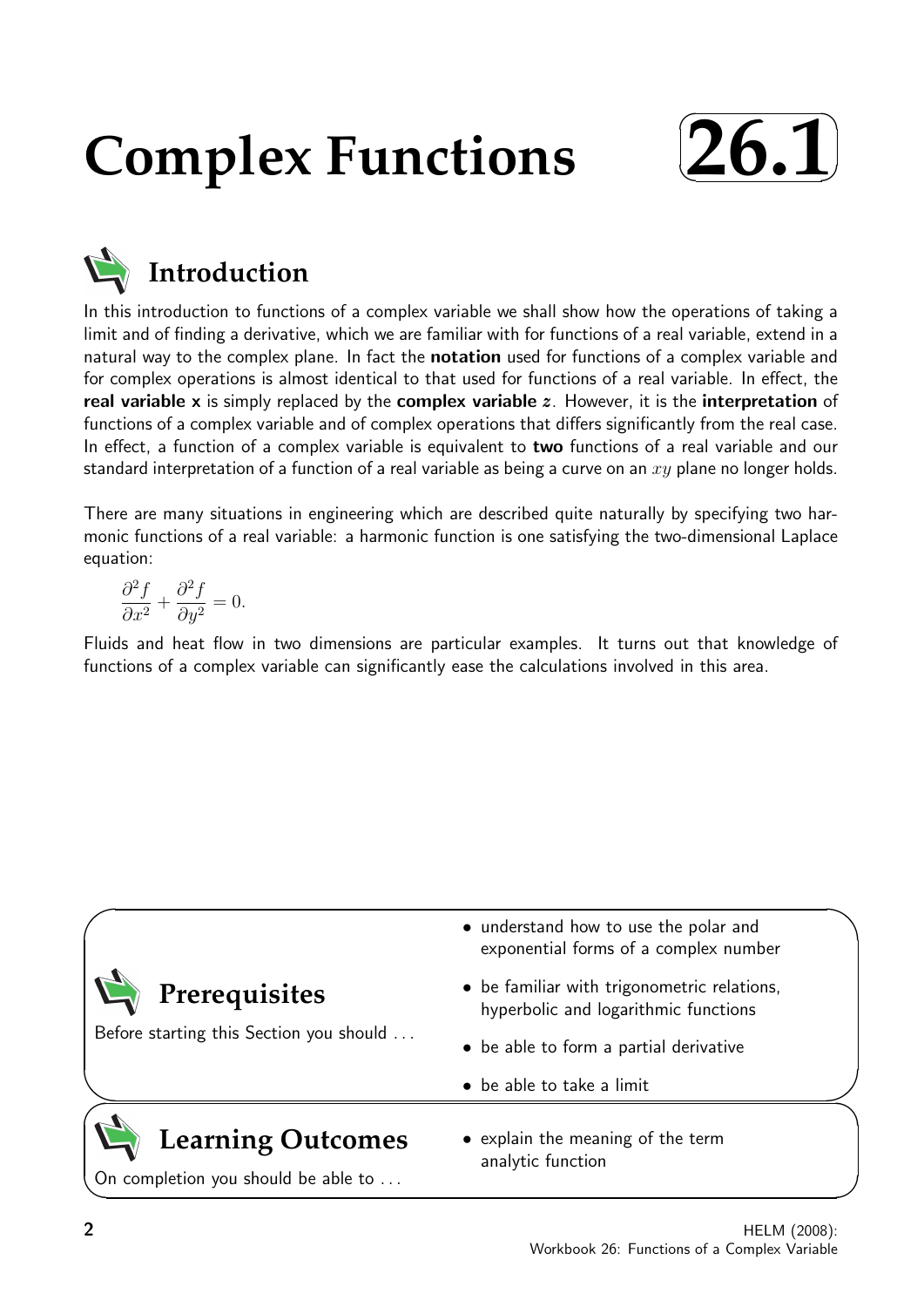

#### **1. Complex functions**

Let the complex variable z be defined by  $z = x + iy$  where x and y are real variables and i is, as usual, given by  $i^2 = -1$ . Now let a second complex variable w be defined by  $w = u + iv$  where u and v are real variables. If there is a relationship between w and z such that to each value of z in a given region of the z-plane there is assigned one, and only one, value of w then w is said to be a **function** of  $z$ , defined on the given region. In this case we write

$$
w = f(z).
$$

As a example consider  $w=z^2-z$ , which is defined for all values of  $z$  (that is, the right-hand side can be computed for **every** value of z). Then, remembering that  $z = x + iy$ ,

$$
w = u + iv = (x + iy)2 - (x + iy) = x2 + 2ixy - y2 - x - iy.
$$

Hence, equating real and imaginary parts:  $u = x^2 - x - y^2$  and  $v = 2xy - y$ .

If  $z = 2 + 3i$ , for example, then  $x = 2, y = 3$  so that  $u = 4 - 2 - 9 = -7$  and  $v = 12 - 3 = 9$ , giving  $w = -7 + 9i$ .

**Example 1** (a) For which values of  $z$  is  $w =$ 1 z defined?

(b) For these values obtain u and v and evaluate w when  $z = 2 - i$ .

#### Solution

(a) w is defined for all  $z \neq 0$ . (b)  $u + iv =$ 1  $x + iy$ = 1  $x + iy$  $\frac{x - iy}{y}$  $x - iy$ =  $x - iy$  $\frac{x}{x^2+y^2}$ . Hence  $u =$  $\overline{x}$  $\frac{x}{x^2+y^2}$  and  $v=$  $-y$  $\frac{y}{x^2+y^2}.$ If  $z=2-$  i then  $x=2, y=-1$  so that  $x^2+y^2=5$ . Then  $u=\frac{2}{5}$ 5  $, v = -\frac{1}{5}$ 5 and  $w =$ 2 5  $-\frac{1}{5}$ 5 i.

#### **2. The limit of a function**

The limit of  $w = f(z)$  as  $z \to z_0$  is a number  $\ell$  such that  $|f(z) - \ell|$  can be made as small as we wish by making  $|z - z_0|$  sufficiently small. In some cases the limit is simply  $f(z_0)$ , as is the case for  $w=z^2-z$ . For example, the limit of this function as  $z\rightarrow$  i is  $f(\mathfrak{i})=\mathfrak{i}^2-\mathfrak{i}=-1-\mathfrak{i}$ .

There is a fundamental difference from functions of a real variable: there, we could approach a point on the curve  $y = g(x)$  either from the left or from the right when considering limits of  $g(x)$  at such points. With the function  $f(z)$  we are allowed to approach the point  $z = z_0$  along any path in the z-plane; we require merely that the distance  $|z - z_0|$  decreases to zero.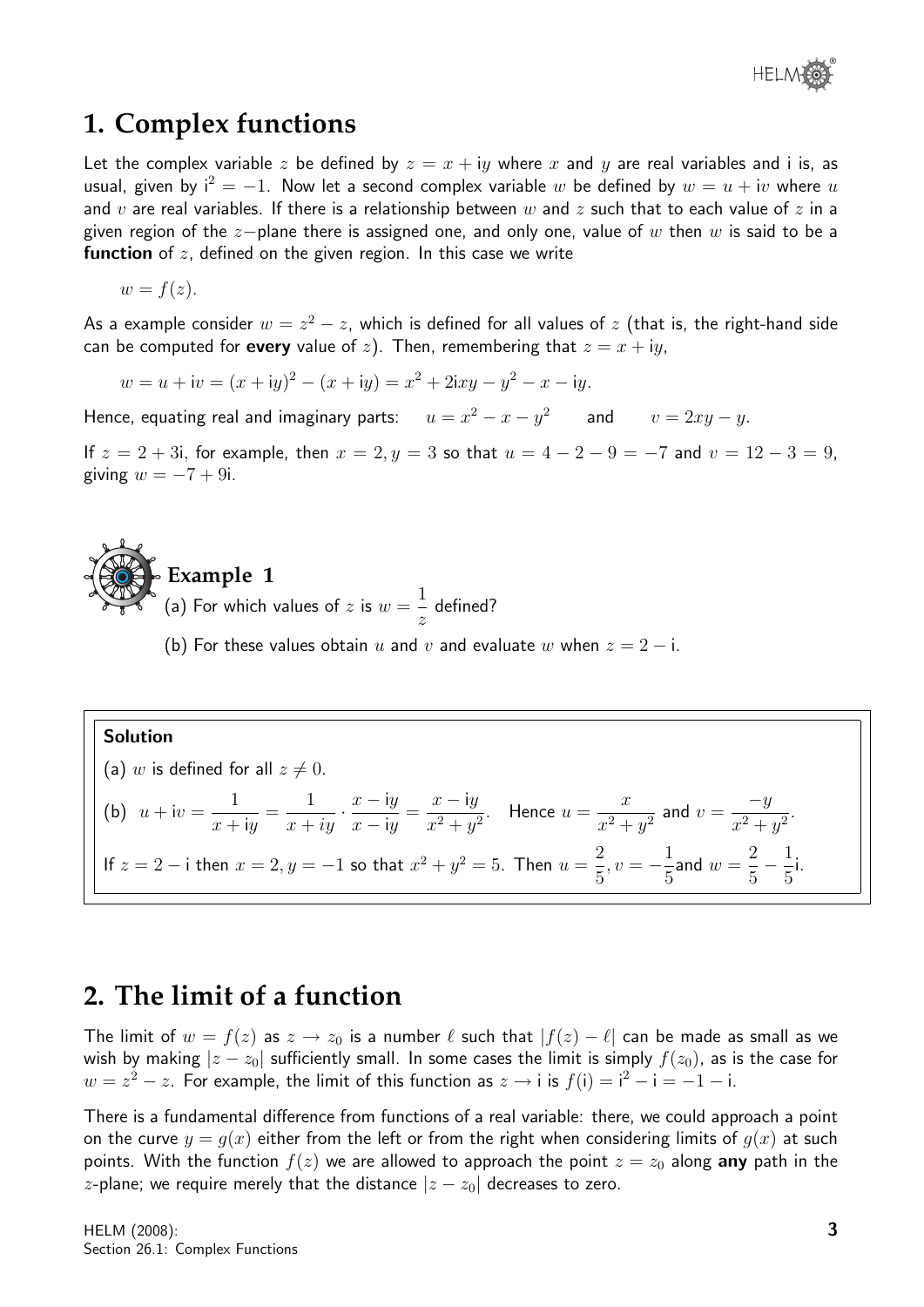Suppose that we want to find the limit of  $f(z) = z^2 - z$  as  $z \to 2 + i$  along each of the paths (a), (b) and (c) indicated in Figure 1.



Figure 1

- (a) Along this path  $z = x + i$  (for any x) and  $z^2 z = x^2 + 2xi 1 x i$ That is:  $z^2 - z = x^2 - 1 - x + (2x - 1)i$ . As  $z \to 2 + i$ , then  $x \to 2$  so that the limit of  $z^2 - z$  is  $2^2 - 1 - 2 + (4 - 1)i = 1 + 3i$ .
- (b) Here  $z = 2 + yi$  (for any y) so that  $z^2 z = 4 y^2 2 + (4y y)i$ . As  $z \to 2 + i$ ,  $y \to 1$  so that the limit of  $z^2 - z$  is  $4 - 1 - 2 + (4 - 1)i = 1 + 3i$ .
- (c) Here  $z = k(2 + i)$  where k is a real number. Then

$$
z^{2} - z = k^{2}(4 + 4i - 1) - k(2 + i) = 3k^{2} - 2k + (4k^{2} - k)i.
$$

As  $z \to 2 + i$ ,  $k \to 1$  so that the limit of  $z^2 - z$  is  $3 - 2 + (4 - 1)i = 1 + 3i$ .

In each case the limit is the same.



Evaluate the limit of  $f(z) = z^2 + z + 1$  as  $z \to 1 + 2i$  along the paths

- (a) parallel to the  $x$ -axis coming from the right,
- (b) parallel to the  $y$ -axis, coming from above,
- (c) the line joining the point  $1 + 2i$  to the origin, coming from the origin.

#### Your solution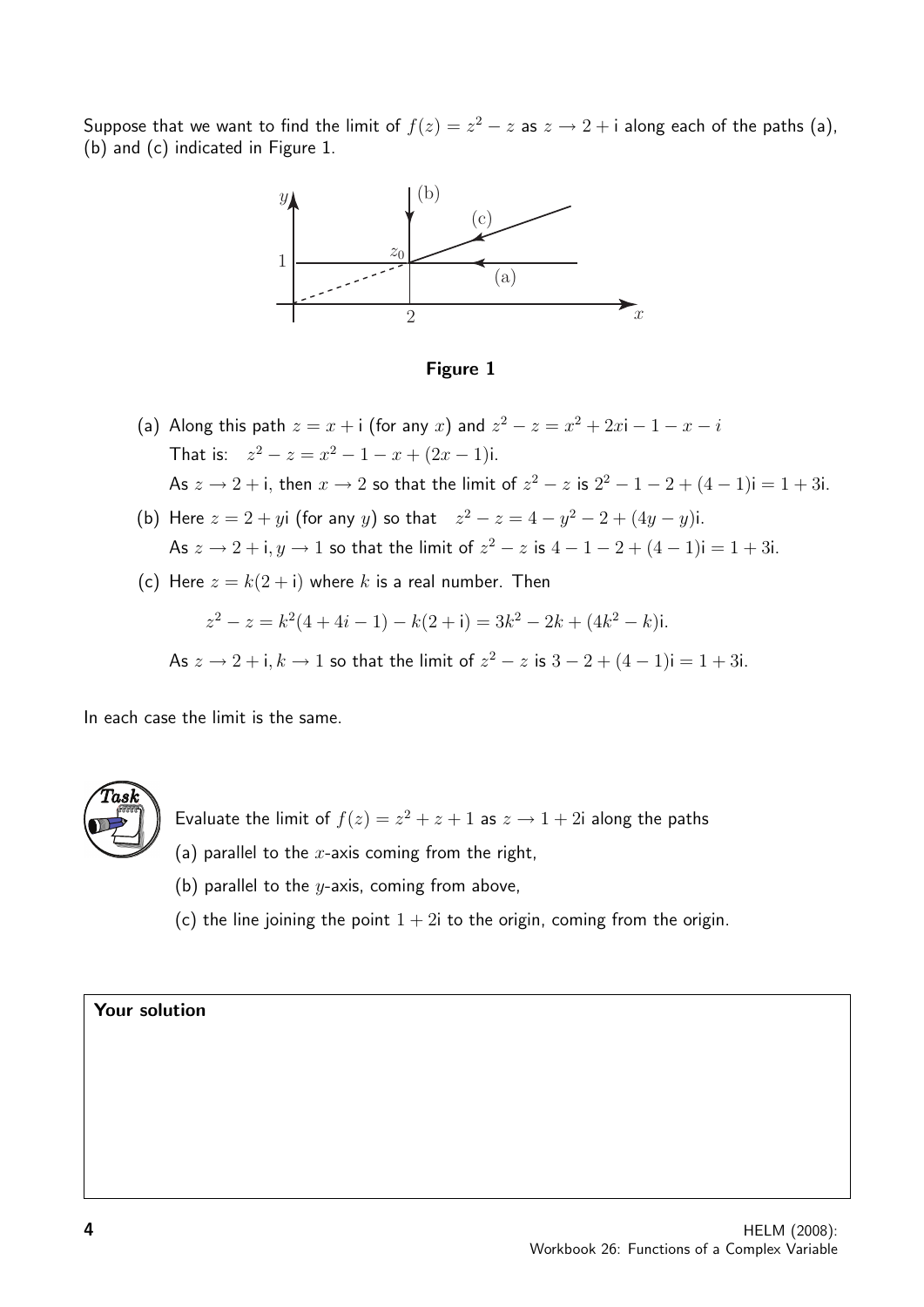

#### Answer

- (a) Along this path  $z = x + 2i$  and  $z^2 + z + 1 = x^2 4 + x + 1 + (4x + 2)i$ . As  $z \to 1 + 2i$ ,  $x \to 1$ and  $z^2 + z + 1 \rightarrow -1 + 6i$ .
- (b) Along this path  $z = 1 + yi$ and  $z^2 + z + 1 = 1 - y^2 + 1 + 1 + (2y + y)$ i. As  $z \to 1 + 2i$ ,  $y \to 2$  and  $z^2 + z + 1 \to -1 + 6i$ .
- (c) If  $z = k(1 + 2i)$  then  $z^2 + z + 1 = k^2 + k + 1 4k^2 + (4k^2 + 2k)i$ . As  $z \to 1 + 2i, k \to 1$ and  $z^2 + z + 1 \rightarrow -1 + 6i$ .

Not all functions of a complex variable are as straightforward to analyse as the last two examples. Consider the function  $f(z) = \frac{\bar{z}}{-}$ z . Along the  $x$ -axis moving towards the origin from the right

 $z = x$  and  $\bar{z} = x$  so that  $f(z) = 1$  which is the limit as  $z \to 0$  along this path.

However, we can approach the origin along any path. If instead we approach the origin along the positive y-axis  $z = iy$  then

$$
\bar{z} = -iy
$$
 and  $f(z) = \frac{\bar{z}}{z} = -1$ , which is the limit as  $z \to 0$  along this path.

Since these two limits are distinct then  $\lim\limits_{z\to 0}$  $\bar{z}$ z does not exist.

We cannot assume that the limit of a function  $f(z)$  as  $z \to z_0$  is independent of the path chosen.

#### **Definition of continuity**

The function  $f(z)$  is **continuous** as  $z \to z_0$  if the following two statements are true:

- (a)  $f(z_0)$  exists;
- (b)  $\lim_{z \to z_0} f(z)$  exists and is equal to  $f(z_0)$ .

As an example consider  $f(z) = \frac{z^2 + 4}{z^2 + 4}$  $z^2 + 9$ . As  $z \to i$ , then  $f(z) \to f(i) = \frac{i^2 + 4}{i^2 + 4i}$  $\frac{1}{i^2+9}$  = 3 8 . Thus  $f(z)$  is continuous at  $z = i$ .

However, when  $z^2 + 9 = 0$  then  $z = \pm 3$ i and neither  $f(3i)$  nor  $f(-3i)$  exists. Thus  $\frac{z^2 + 4}{3}$  $\frac{z+1}{z^2+9}$  is discontinuous at  $z = \pm 3i$ . It is easily shown that these are the *only* points of discontinuity.

**Task**  
State where 
$$
f(z) = \frac{z}{z^2 + 4}
$$
 is discontinuous. Find  $\lim_{z \to i} f(z)$ .

#### Your solution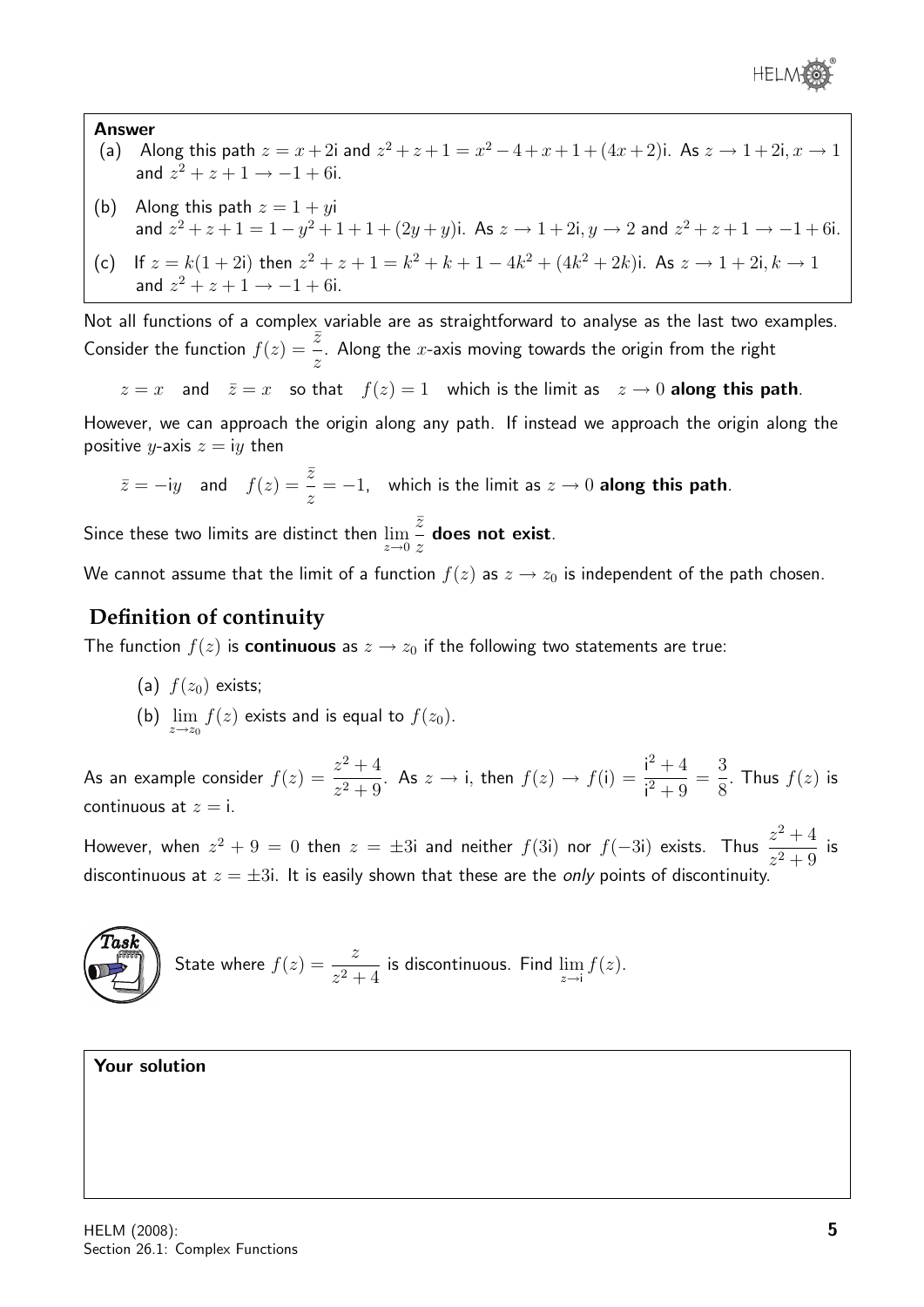Answer  $z^2+4=0$  where  $z=\pm 2i;$  at these points  $f(z)$  is discontinuous as  $f(\pm 2{\mathsf{i}})$  does not exist.  $\lim_{z \to i} f(z) = f(i) = \frac{i}{i^2 + i}$  $\frac{1}{i^2+4}$  = 1 3 i.

It is easily shown that any polynomial in z is continuous everywhere whilst any rational function is continuous everywhere except at the zeroes of the denominator.

#### **Exercises**

- 1. For which values of  $z$  is  $w =$ 1  $z - i$ defined? For these values obtain  $u$  and  $v$  and evaluate  $w$ when  $z = 1 - 2i$ .
- 2. Find the limit of  $f(z) = z^3 + z$  as  $z \to i$  along the paths (a) parallel to the x-axis coming from the right, (b) parallel to the  $y$ -axis coming from above.
- 3. Where is  $f(z) = \frac{z}{z}$  $\frac{z}{z^2+9}$  discontinuous?. Find the  $\lim_{z \to -i} f(z)$ .

#### Answers

1. *w* is defined for all 
$$
z \neq i
$$
  $w = \frac{1}{x + yi - i} = \frac{1}{x + (y - 1)i} \times \frac{x - (y - 1)i}{x - (y - 1)i} = \frac{x - (y - 1)i}{x^2 + (y - 1)^2}.$   
\n $\therefore$   $u = \frac{x}{x^2 + (y - 1)^2},$   $v = \frac{-(y - 1)}{x^2 + (y - 1)^2}.$   
\nWhen  $z = 1 - 2i$ ,  $x = 1$ ,  $y = -2$  so that  $u = \frac{1}{1 + 9} = \frac{1}{10}$ ,  $v = \frac{3}{10}$ ,  $z = \frac{1}{10} + \frac{3}{10}i$   
\n2. (a)  $z = x + i$ ,  $z^3 + z = x^3 + 3x^2i - 2x$ . As  $z \to i$ ,  $x \to 0$  and  $z^3 + z \to 0$   
\n(b)  $z = yi$ ,  $z^3 + z = -y^3i + yi$ . As  $z \to i$ ,  $y \to 1$  and  $z^3 + z \to -i + i = 0$ .  
\n3.  $f(z)$  is discontinuous at  $z = \pm 3i$ . The limit is  $f(-i) = \frac{-i}{-1 + 9} = -\frac{1}{8}i$ .

### **3. Differentiating functions of a complex variable**

The function  $f(z)$  is said to be **differentiable** at  $z = z_0$  if

$$
\lim_{\Delta z \to 0} \left\{ \frac{f(z_0 + \Delta z) - f(z_0)}{\Delta z} \right\} \quad \text{exists.} \qquad \text{Here } \Delta z = \Delta x + i \Delta y.
$$

Apart from a change of notation this is precisely the same as the definition of the derivative of a function of a real variable. Not surprisingly then, the rules of differentiation used in functions of a real variable can be used to differentiate functions of a complex variable. The value of the limit is the **derivative** of  $f(z)$  at  $z=z_0$  and is often denoted by  $\frac{df}{dz}|_{z=z_0}$  or by  $f'(z_0)$ .

A point at which the derivative does not exist is called a **singular point** of the function.